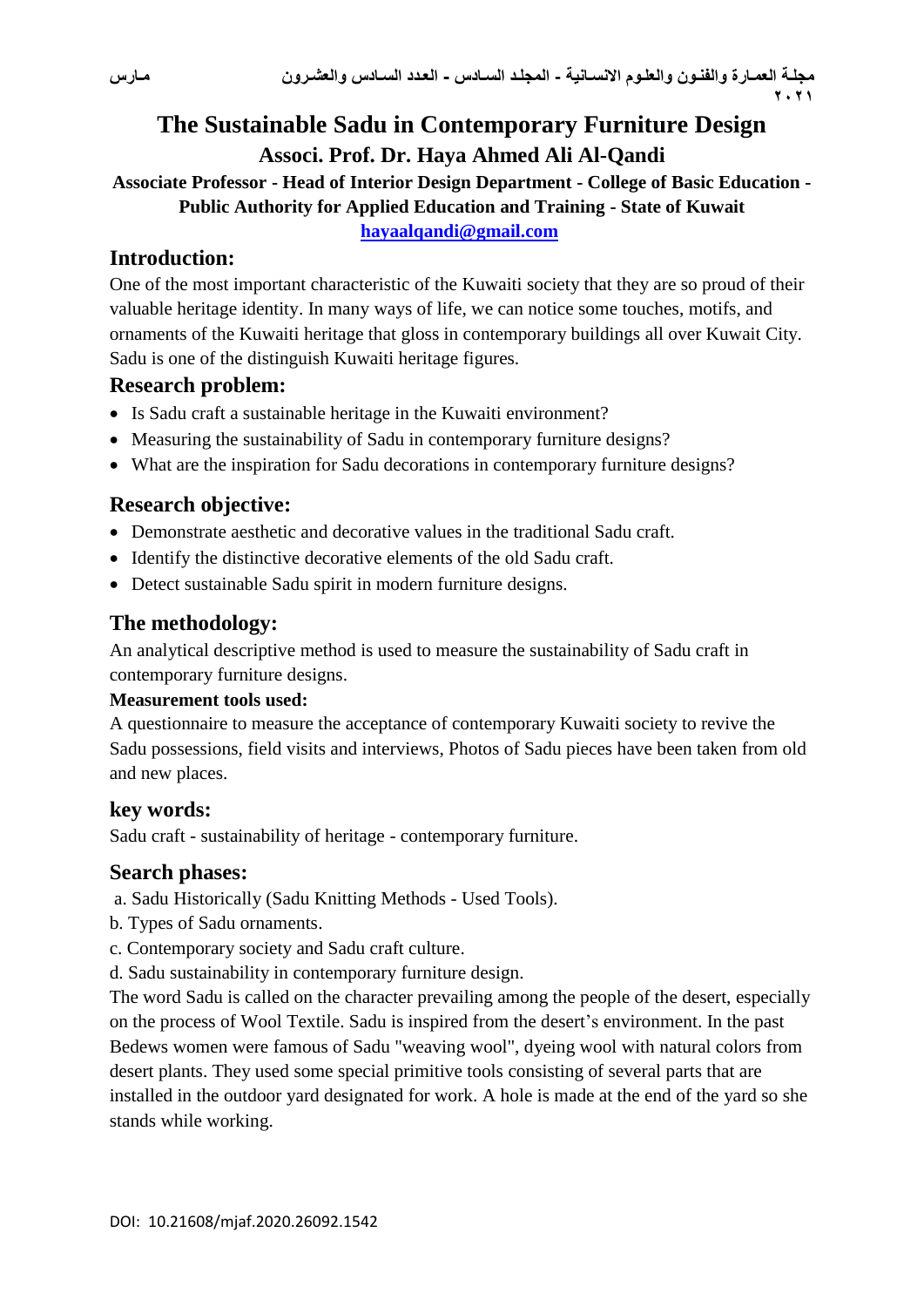Sadu threads were made of Sheep and camels wool, and cotton. The black wool used in tents known by "The Hair House" from sheep of Najd area that were previously available in the Kuwait or from the wool of the Arab sheep.

The decorative units of the Sadu craft were part of the Badia community, as they are an expression of different meanings in their lives, as the artistic meaning and its purpose differ from one form to another. It was a record of heritage that reveals the beliefs and lifestyle in this society by inspiring meanings of an environmental character in an artistic simple style. Women draw tribe's symbol on their Sadu pieces, and sometimes they add other tribes' symbols as a kind of interdependence among tribes. Furthermore, on Sadu drawings they tell stories that Bedouins knew in the past, and also weaves some decorations and inscriptions that were known as memories through their presence.

The decorative units used in Kuwaiti Sadu were simple geometric shapes, which were organized by the interlocking, overlapping, symmetry, or similarity. Sometimes women added Living organisms such as camels, snakes, spiders and birds to their Sadu drawings. The State of Kuwait established the "Sadu House" by Sheikha Altaf Salim Al-Ali Al-Sabah, the sponsor and Honorary President, "Sadu House" is a cultural project concerned with preserving the arts of sewing and traditional textiles in Kuwait, and developing their related skills within a professional cooperative framework.

The role of Sadu House is the preservation of the textile heritage, and it began with the role of encouraging cooperation between craftsmen and designers in an effort to reinterpret the concepts of Sadu and to develop local artistic expression within a modern framework. The visit of "Sadu House" an interview was made with Ms. / Umm Salah, where she is one of the Sadu workers there. She is knitting the traditional Sadu in front of visitors then she explains the steps of the Sadu work. All of her manual work pieces are sold to visitors. It is noticeable that visitors are always proud of their Sadu heritage.

The researcher conducted a questionnaire to measure the sustainability of the Sadu and its acceptance in Kuwaiti society. The target group was the level of educated male and female youth, because that category is the group that will inhabit and furnish contemporary housing. The questions were about their desirability for Sadu as a decorative and design element that can be referred to in their future homes.

The analysis of the questionnaire exposed important results as the following:

It turns out to be clear that 55% of the surveyed group have some pieces of Sadu from the ancient heritage, but only 33% use it with the same old function. As for their desirability for furniture and other contemporary products inspired by Sadu's design 77% agreed, and 73% accepted the old sadu traditional colors and liked to use them in decorating contemporary house. A collections of different house's rooms were illustrated for them to choose their favored one that is suitable for the possibility of applying contemporary furniture inspired by Sadu ornaments, over 66% choose Living Rooms more than Bedrooms or Receptions. The researcher investigated various designs and decorations inspired by Sadu in some museums for heritage preservation and public places, and some works of contemporary designers that based their contemporary furniture designs on inspiring Sadu ornaments in a modern way. Badr Al-Mansour is considered one of the contemporary artists in Kuwait who adopts the revival of Al-Sadu decorations in contemporary designs. By interviewing him to investigate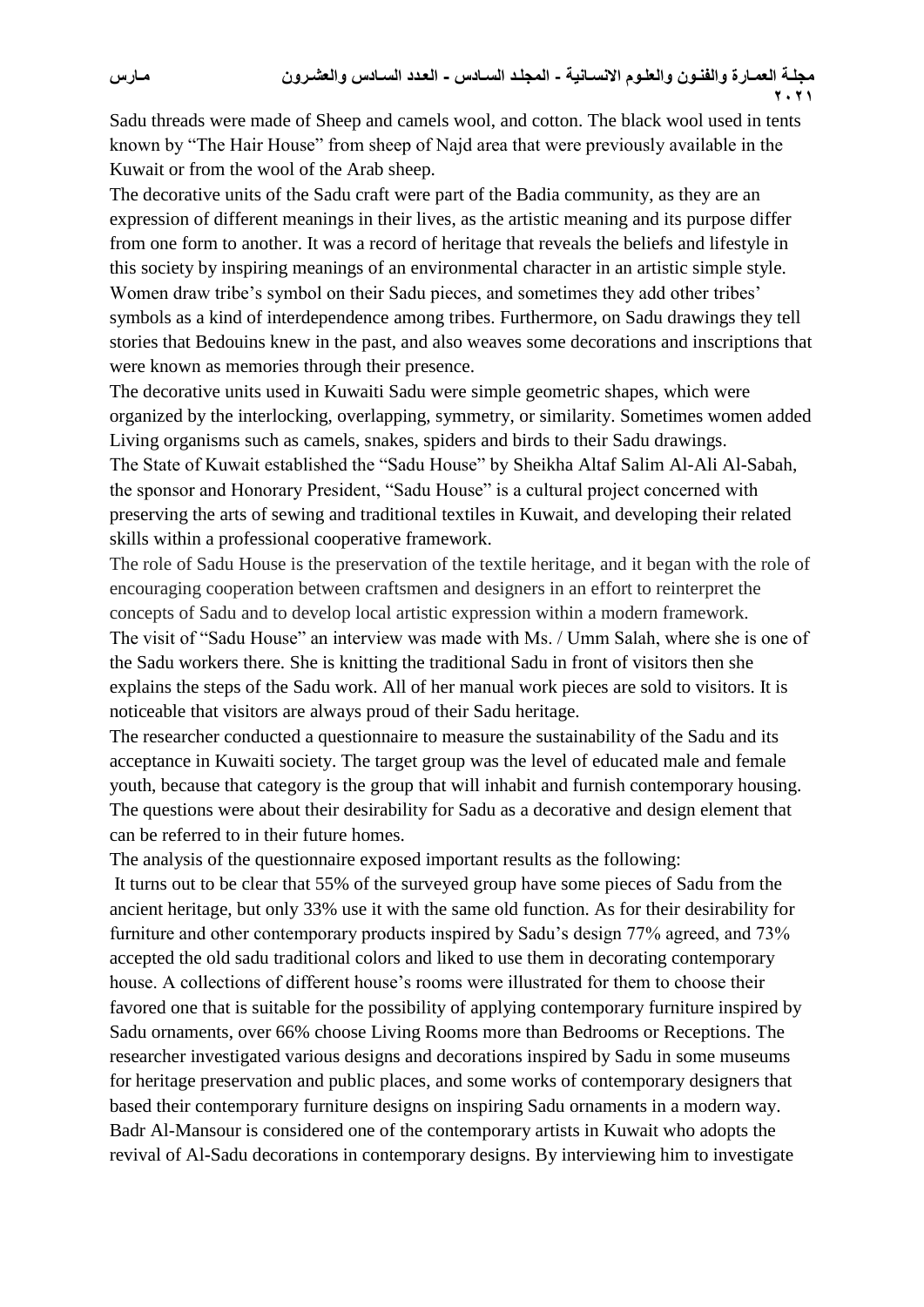مجلـة العمـارة والفنـون والعلـوم الانسـانيـة - المجلـد السـادس - العدد السـادس والعشـرون **2021**

whether Kuwaiti society was interested in his contemporary Sadu furniture inspiration, he assured that they admired it so much.

Dr. Abdulaziz an interior designer has adapted a Sadu unit for decorating contemporary furniture designs, and upon the meeting he was asked whether there was interest in Kuwaiti society in the acquisition of these designs, his answer was defiantly yes, these designs were very popular for Kuwaiti clients.

#### **Results:**

From studying the craft of Sadu historically and getting acquainted with its literal and decorative capabilities, and after measuring the opinion of the respondent sample on the extent of their relationship with Sadu decorations in contemporary designs, and studying the work of some contemporary artists and designers in Kuwait, the results of the research can be determined in the following:

1. **Sadu is a sustainable design that can be used efficiently in contemporary designs that successfully fulfill the modern function.**

2. **.Sadu ornaments achieve flexible aesthetic values that can be used in designing furniture and other products in a varied contemporary style.**

3. **Traditional Sadu textile has different ornaments drawings.**

4. **Young newlyweds prefer Sadu motifs to use it in the living room furniture with contemporary designs.**

5. **Knowing the history of the Sadu craft and its methods of weaving and spinning helps confirm the Kuwaiti identity, especially for future generations.**

#### **Recommendations:**

The researcher recommends the necessity of paying attention to the Sadu craft in order to preserve the Kuwaiti identity for the benefit of future generations to understand the history of their ancestors as it was an important craft and an essential source of livelihood for them. Arts and design scientific departments should cooperate with "Sadu House" in the form of joint workshops, lectures and exhibitions, to help students to establish the Sadu craft and introduce contemporary designs that suit modern taste.

### **References:**

1. Jamal, Mohammed Abdul-Hadi. Crafts, Occupations and Ancient Commercial Activities in Kuwait. Kuwait Research and Studies Center. Kuwait, 2003.

2. Gilo, John. Presentation of Zahra Frih. Traditional Handcraft in Kuwait from Badia to Medina. Kuwait Foundation for the Advancement of Sciences. Kuwait, 2010.

3. Al-Hajji, Yacoub Youssef. Old Kuwait - Pictures and Memories. 1st edition. Kuwait Research and Studies Center. Kuwait, 1997.

.4. Al-Haddad, Muhammad. and Al-Sabah, Altaf. The Badia Heritage - An Introduction to the Study of Badia in Kuwait. Sadu Publishing House. Kuwait, 1990.

5. Al-Mannai, Khawla. Artistic Values and Traditional Techniques. Popular Heritage Center. Gulf Cooperation Council. Doha, 2000.

6. Al-Yahya, Hind. Yahya, Saleh. A Kuwaiti Traditional Gulf character. Kuwait Research and Studies Center. Kuwait, 2001.

7. Krattin, Ronald. Al-Sadu: Artistic Methods for Bedouin Knitting. Translated by: Azza Mohammed Abdel-Halim Karara. Sadu House for Publishing. Kuwait,1990.